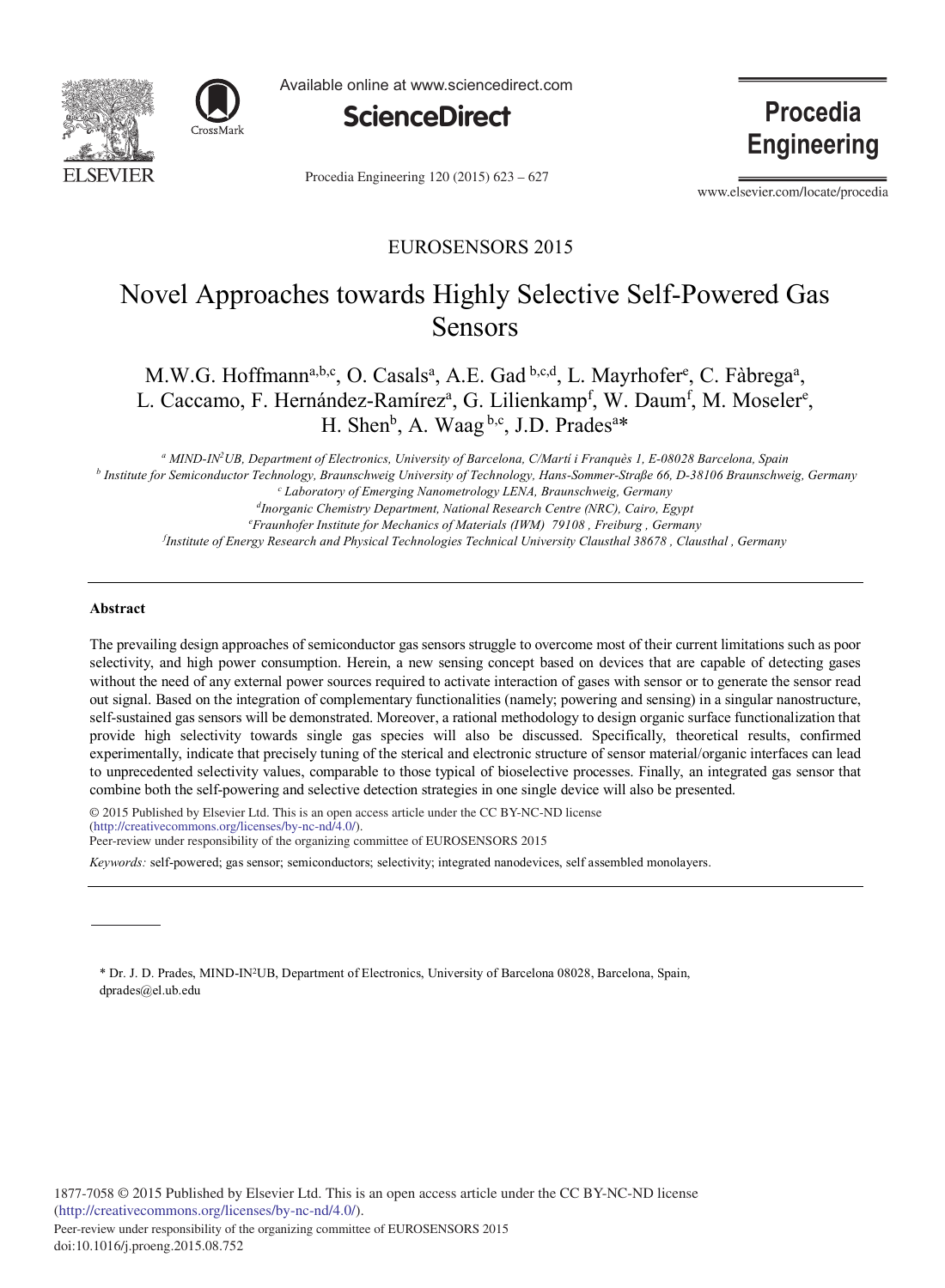## **1. Introduction**

Development of ultra-low power or self-powered gas sensors with a high selectivity toward certain gases is required for their integration in smart mobile devices for environmental monitoring and hazardous gas detection [1]. Recent reports have shown promising concepts to realize self-powered gas sensors that are capable of detecting gases at zero power, which was achieved through designing heterostructure interfaces capable of harvesting solar light needed to drive the sensing signal as well as providing the activation energy needed for gas/sensor interactions [2–5]. While, sensor selectivity remains a challenging issue that need to be addressed. As a result of their nonselective sensing mechanism based on redox interaction with gas molecules, gas sensors based on pure inorganic show poor selectivity [6]. Recently bioinspired approaches have found their way into gas sensing application due to the appealing analogies between both fields [7,8]. High selectivity toward a single gas species can be achieved via the binding of the analyte to recognition surface elements, which is capable of specifically recognizing and binding with the target analyte [9]. In this respect, modifying the inorganic semiconductors surface with self-assembled monolayers (SAMs) have attract an increased interest in different fields of applications such as biosensors, biomolecular electronics, and gas sensors due to their rich and tunable functionalities which could provide a selective binding interaction between these organic receptor and target molecular species [9,10].

In this work, a highly selective NO<sub>2</sub> sensor is realized based on self-assembled monolayer (SAM)-modified ZnO nanowires (NW). The energetic position of the frontier orbitals of SAM–gas interface with respect to the NW Fermi level has been identified to be the key factor to ensure or impede the charge transfer between the NW and the gas molecules and thus to discriminate a certain gas species. Herein, the first attempts to combine both self-powering and selective detection approaches in a singular integrated sensor device will be presented. A selective and self-powered gas sensor, capable of detecting low NO2 concentrations in the ppb range without the need of an external power source will be introduced. Nitrogen dioxide is implicated in a range of impacts on human health as well as air pollution and environmental problems. As a member of highly reactive gases family called nitrogen oxides (NOx), NO<sub>2</sub> represent wide spread dangerous global pollutant that reacts in the air to form acid rain (corrosive nitric acid), as well as toxic organic nitrates [10,11]. Here in, the above mentioned two sensing approaches and their combination in a singular unit will be presented as following.

#### **2. Self-powering of gas sensor devices:**

External power is usually applied to metal oxide gas sensors devices in order to provide two functions. Firstly, to generate the sensor read out signal which is derived by applying a constant bias currents and monitoring the resistance changes upon exposure of different gases. Secondly, to provide the activation energies necessary for the interaction of gas molecules on the oxide surface, since the gas adsorption and desorption on the surface of metal oxides are an endothermic processes. Typically, thermal heating (in the range of 200-400 ˚C) or illumination (UV-, or visible- light) are applied to provide the needed energies for surface interaction activation [12].

The self-powered sensor device presented here is based on nanostructured p-Si/n-ZnO diodes that can harvest solar light to produce an open-circuit voltage (V*oc*), which is related to the potential at heterojunction. The reported devices were fabricated by patterning p-Si lines on the top of SiO<sub>2</sub> layer by reactive ion etching (RIE) followed by deposition of 20 nm of ZnO thin film selectively on the p-Si sidewalls by photolithographic methods and finally ZnO nanowires were grown by hydrothermal route. The device fabrication process is shown schematically in Figure 1 (a-d). The produced V*oc* serve as a self-generated signal of the gas sensor [10].

In order to enhance this self-generated signal to be measurable in case of low light illumination conditions, a number of diode devices were connected in series, by evaporated Au contacts, to increase the measured  $V_{oc}$  signal, which is found to be linearly proportional to the number of diodes connected  $(9, 16)$  or 26 diodes), where the average  $V_{\text{oc}}$  experimental was about  $72 \pm 6$  mV/diode (see figure 1e). The experimentally observed values of p-n heterojunction ( $V_{oc,exp}$  = 72±6 mV/diode) is much lower than the estimated theoretical  $V_{oc}$  in an ideal heterojunction  $(V_{oc,theor,ideal} = 479 \text{ mV/diode})$  [10]. This arises due the large current leakage caused by the defect induced recombination of carriers at the heterojunction interface due to the lattice mismatch of Si and zinc oxide and effects of device processing procedure (e.g. sputtering and etching processes). After optimizing the self-powering of the sensor devices, a surface modification with organic SAMs was used to tune the selectivity toward specific gases.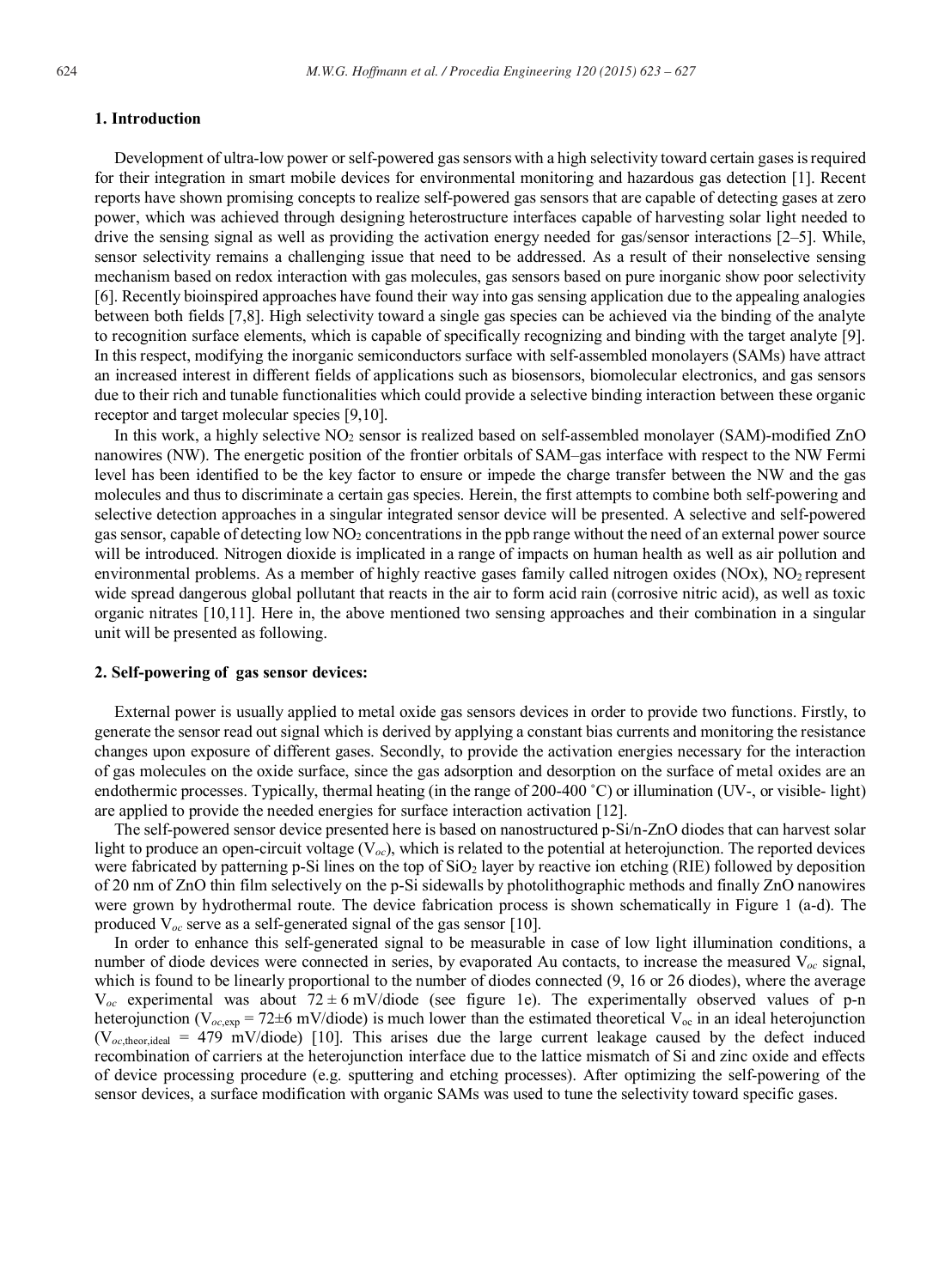

Fig. 1. Schematic representation of the device fabrication process. (a) p-Si on SiO<sub>2</sub> (b) p-Si lines patterning by RIE; (c) ZnO seed layer deposition; (d) n-ZnO nanowires synthesis and Au connection followed by surface functionalization by SAM with amine (Sensor 1) or thiol (Sensor 2) functional groups; (e) The relation between measured V*oc* and the number of diodes under illuminated conditions (simulated sunlight; AM1.5).

# **3. Tuning the selectivity of gas sensors:**

Figure 1d shows two types of methoxysilanes based SAMs that were used for surface modification of ZnO nanowires, namely amine ([3-(2-aminoethylamino)propyl]trimethoxylsilane) (Sensor 1) and thiol ((3-mercaptopropyl)trimethoxysilane) (Sensor 2). The Sensor 1 (amine functionalized sensor) device could detect different concentrations of NO2 (250, 500, 750 ppb) in self-powered operation at low ppb values as can be seen in figure 2a,c with a linear increase of the response (ΔV*oc*) with gas concentration.



Fig. 2. Self-powered sensing response towards different concentrations of NO<sub>2</sub> of (a) Sensor 1; (b) Sensor 2. c) ∆V<sub>oc</sub> response of amine- and thiol-functionalized sensors for different concentrations of  $NO<sub>2</sub>$ .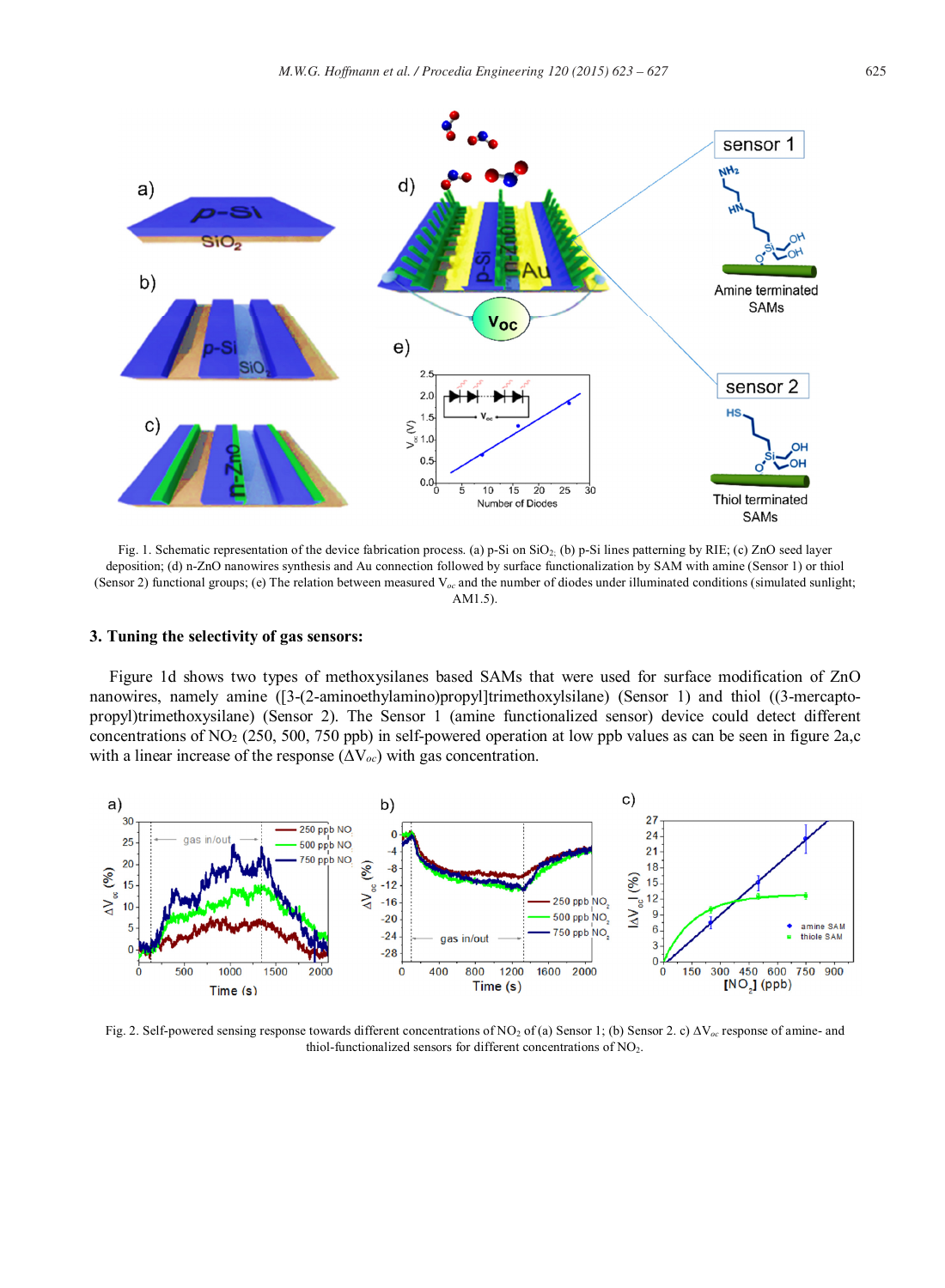

Fig. 3. Gas sensitivity values toward NO<sub>2</sub> in comparison to interfering species (SO<sub>2</sub>, NH<sub>3</sub>, and CO) for of (a) Sensor 1 (amine-functionalized); and (b) Sensor 2 (thiol-functionalized). (C) Energy levels of the HOMO and LUMO of the SAM functionalities without adsorbed NO<sub>2</sub> and with adsorbed NO<sub>2</sub> where the HOMO level of the isolated thiol SAM is set to 0 for convenience.

The thiol modified ZnO NWs (Sensor 2) showed a negative and nonlinear response toward different  $NO<sub>2</sub>$ concentrations (see figure 2 b, c) in comparison to the Sensor 1. The observed inverted sensor signals for Sensor 1 and Sensor 2 with different SAMs functionalities demonstrate the critical role of gas–surface interactions of the sensor.

Figure 3 a, b shows the selective response of Sensor 1 and Sensor 2 towards NO<sub>2</sub> in comparison to other common interfering and combustion gases such as  $SO_2$ , NH<sub>3</sub> and CO which were tested at significantly higher concentrations (2.5–25 ppm). As can be seen, both functionalized sensors show significantly lower responses toward the tested interfering gases which indicate a successful selective detection at room temperature. Through investigating the SAM– NO2 binding geometries and positions of the energy levels of the SAM and the most-stable SAM–NO2 systems, The DFT calculations indicate that the lowest unoccupied molecular orbital (LUMO) level of the SAM–gas system for both cases (amine and thiol) is much lower than in the  $NO<sub>2</sub>$ -free case (see figure 3c). Additionally, the relatively low position of the LUMO of thiol–NO<sub>2</sub> and relatively high position of the highest occupied molecular orbital (HOMO) of amine–NO2 implies a predominantly electron-acceptor character for first system and a predominantly electrondonor character for the second system which can explain the experimentally observed reversed signals the two functionalized sensors.

#### **4. Conclusion and outlook**

A self-powered gas sensors based on hybrid inorganic-organic system were developed to selectively detect low NO2 concentrations without any external power sources. The open circuit voltage, the self-generated sensor signal, was induced by p-Si/n-ZnO diodes upon visible light illumination. The surface modification of n-ZnO surface with amine and thiol terminated organic SAMs enabled a selective sensing as well as facile gas-surface interaction at room temperature without the need activation energies neither thermal heating nor UV illumination. Moreover, the DFT simulations of binding interactions of the SAM-NO<sub>2</sub> and consequent changes of the organic surface HOMOs is the key factor that determines the gas response of such hybrid material toward different gases. These hybrid organic/inorganic systems provide new paradigms for the development of highly selective gas sensors, where organic modifications tailor the surface properties of MOx in a controllable fashion to interact with specified gases.

#### **Acknowledgements**

The research leading to these results has received funding from the European Research Council under the European Union's Seventh Framework Programme (FP/2007-2013)/ERC Grant Agreement n. 336917. J.D.Prades acknowledges support from the Serra Húnter Programme. The DFT calculations were carried out on the Joe1 cluster at Fraunhofer IWM and on the supercomputer JUROPA at Jülich Supercomputer Centre (JSC). The computing time at JSC is gratefully acknowledged. H.S. is grateful to the BMBF-NanoFutur project (FKZ 03×5512). A.E. Gad is thankful to the BMBF-WireControl project *(*FKZ 16ES0292K).